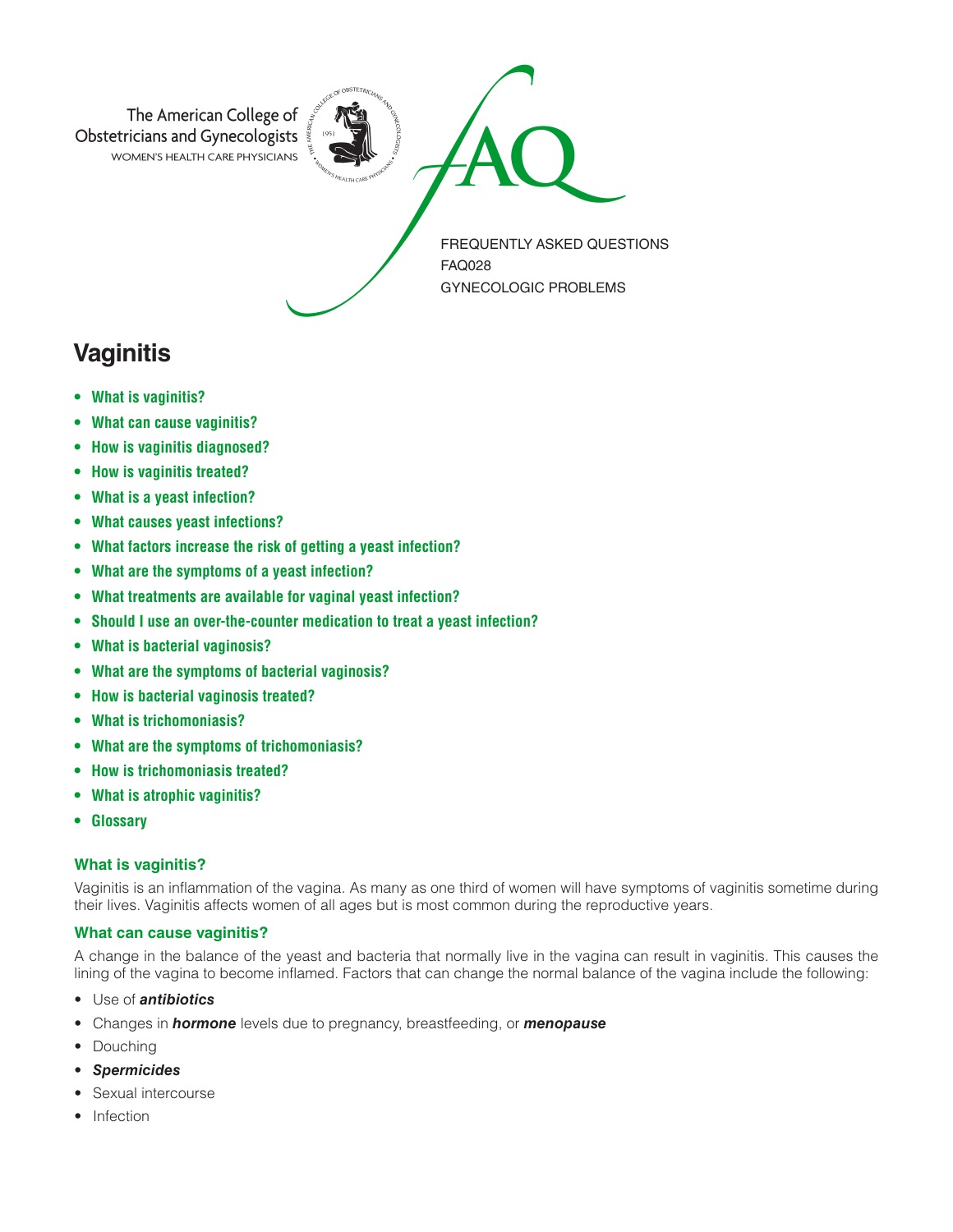## **How is vaginitis diagnosed?**

To diagnose vaginitis, your health care professional will take a sample of the discharge from your vagina and look at it under a microscope. Your health care professional also may suggest other tests.

# **How is vaginitis treated?**

Treatment will depend on the cause of the vaginitis. Treatment may be either with a pill or a cream or gel that is applied to the vagina.

# **What is a yeast infection?**

Yeast infection also is known as *candidiasis*. It is one of the most common types of vaginal infection.

#### **What causes yeast infections?**

A yeast infection is caused by a fungus called Candida. It is found in small numbers in the normal vagina. However, when the balance of bacteria and yeast in the vagina is altered, the yeast may overgrow and cause symptoms.

## **What factors increase the risk of getting a yeast infection?**

Use of some types of antibiotics increase your risk of a yeast infection. The antibiotics kill normal vaginal bacteria, which keep yeast in check. The yeast can then overgrow. A woman is more likely to get yeast infections if she is pregnant or has diabetes. Overgrowth of yeast also can occur if the body's immune system, which protects the body from disease, is not working well.

#### **What are the symptoms of a yeast infection?**

The most common symptoms of a yeast infection are itching and burning of the area outside the vagina called the *vulva*. The vulva may be red and swollen. The vaginal discharge usually is white, lumpy, and has no odor. Some women with yeast infections notice an increase or change in discharge.

#### **What treatments are available for vaginal yeast infection?**

Yeast infections can be treated either by placing medication into the vagina or by taking a pill.

#### **Should I use an over-the-counter medication to treat a yeast infection?**

Over-the-counter treatments are safe and often effective in treating yeast infections. But many women think that they have a yeast infection when they actually have another problem. In these cases, a medication for a yeast infection will not work and may cause a delay in proper diagnosis and treatment of the actual problem.

Even if you have had a yeast infection before, it may be a good idea to call your health care professional before using an over-the-counter medication to treat your symptoms. If this is the first time you have had vaginal symptoms, you should see your health care professional. If you have used an over-the-counter medication and your symptoms do not go away, see your health care professional.

#### **What is bacterial vaginosis?**

**Bacterial vaginosis** is caused by overgrowth of the bacteria that occur natually in the vagina.

#### **What are the symptoms of bacterial vaginosis?**

The main symptom is increased discharge with a strong fishy odor. The discharge usually is thin and dark or dull gray, but may have a greenish color. Itching is not common, but may be present if there is a lot of discharge.

#### **How is bacterial vaginosis treated?**

Several different antibiotics can be used to treat bacterial vaginosis. They can be taken by mouth or inserted into the vagina as a cream or gel.

#### **What is trichomoniasis?**

*Trichomoniasis* is a condition caused by the microscopic parasite *Trichomonas vaginalis.* It is spread through sex. Women who have trichomoniasis are at an increased risk of infection with other *sexually transmitted infections (STIs)*.

#### **What are the symptoms of trichomoniasis?**

Signs of trichomoniasis may include a yellow-gray or green vaginal discharge. The discharge may have a fishy odor. There may be burning, irritation, redness, and swelling of the vulva. Sometimes there is pain during urination.

#### **How is trichomoniasis treated?**

Trichomoniasis usually is treated with a single dose of an antibiotic by mouth. Sexual partners must be treated to prevent the infection from recurring.

#### **What is atrophic vaginitis?**

Atrophic vaginitis is not caused by an infection but can cause vaginal discharge and irritation, such as dryness, itching, and burning. This condition may occur any time when female hormone levels are low, such as during breastfeeding and after menopause. Atrophic vaginitis is treated with *estrogen*, which can be applied as a vaginal cream, ring, or tablet. A water-soluble lubricant also may be helpful during intercourse.